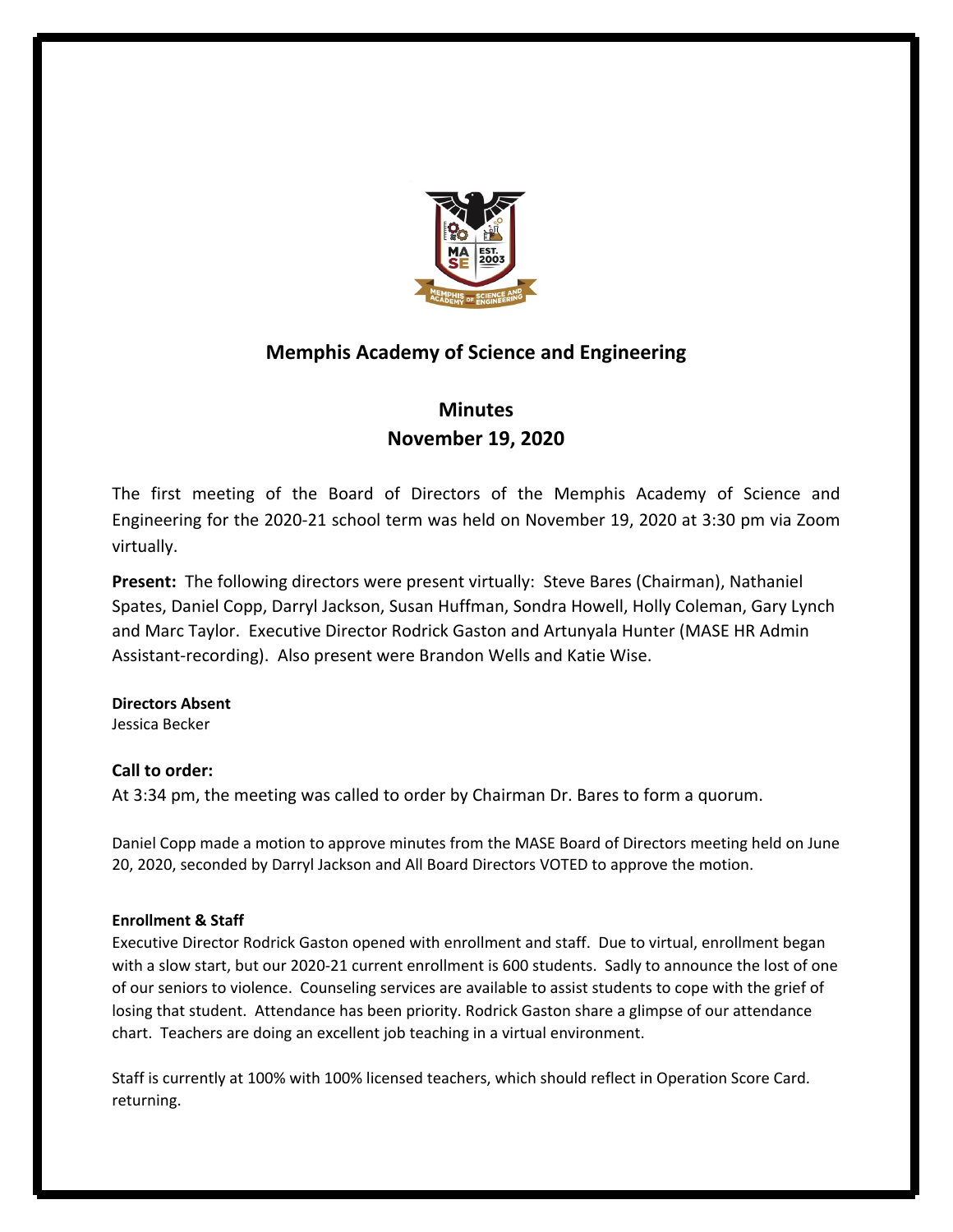#### **Progress of 2020-21 Goals**

ACT goals are ongoing. ACT Teacher Patricia Ange zoomed in and shared some important data. Science tend to be the subject of our highest scores. Math scores are on a decline. Unfortunately, she doesn't teach Math, which makes it a little difficult for her to gage and capture those needed improvement areas. About 50% of students are at 18 score rate, which is NCAA eligible. Our goal is to get our average of at least 21. Darryl Jackson inquired about methods to increase Math scores considering we're a STEM school. Rodrick Gaston noted the difficulties of finding excellent Math teachers in Shelby County. There's also a possibility that our current Math Teachers may not be teaching in the ACT math testings areas. We will continue ensuring that all our high school students take ACT Prep courses to increase our scores.

We desire to maintain a partnership with STEM in Motion, but it's in the red due to virtual learning. Most Smith & Nephew employees are not working in person. But Boys & Girls Clubs do have a virtual learning program. Student Care is vital because of virtual learning setting and the students not interacting in-person with one another. Chairman Bares desires the Board to structure and organize more committees. Vice Chairman Darryl Jackson would like to see others get more involved by joining committees to become a "working" board.

#### **Highlights**

Darryl Jackson and Gary Lynch working on Benchmark Data. Darryl Jackson feels comfortable with work being done thus far. He was impressed with our team (Audra Block and her team) and academic committee. Although last school session 2019-20 ended abruptly due to Covid-19, our students continued learning virtually, which gave us a jump start for this current school term. Therefore, it was a smooth transition. Director Susan Huffman received a \$40,000 grant to school psychologists. MASE is also a Top Work Place Employer with the Commercial Appeal.

#### **Re-Entry for Spring 2021**

Currently, our plant is to remain 100% virtual learning. As a Charter School, we have the liberty of choosing our preferred learning style between in-person and virtual learning. SCS Annual Charter School visit last week went well.

Feed Wells, LLC representative Breana Boyd joined in to give insight on exploring a new lunch meal plan. She shared a presentation highlighting food quality, taste and optional selections. The overall goal is to avoid hunger and unhealthiness. The students would have the option to select. The major advantage of this meal plan is alleviating meal waste while also boosting safety and quality. Another benefit of this plan is student performance improvement. Because it's State funded, the funding would go directly to us. It would balance out whereas we would have leftover funds to allocate elsewhere. The University of Memphis offers a dual enrollment program with these culinary classes. The deadline is May 2020 to decide to choosing Feed Wells for the 2020-21 school term.

#### **Budget & Financial discussion:**

Segue HR Representative Katie Wise presented financial report. Our salaries are a little higher than norm due to increase in staff. We just received an \$11,000 grant to cover laptops via Cares Act. No major concerns right now. Chairman Bares expounded the current dilemma with Mississippi Blvd